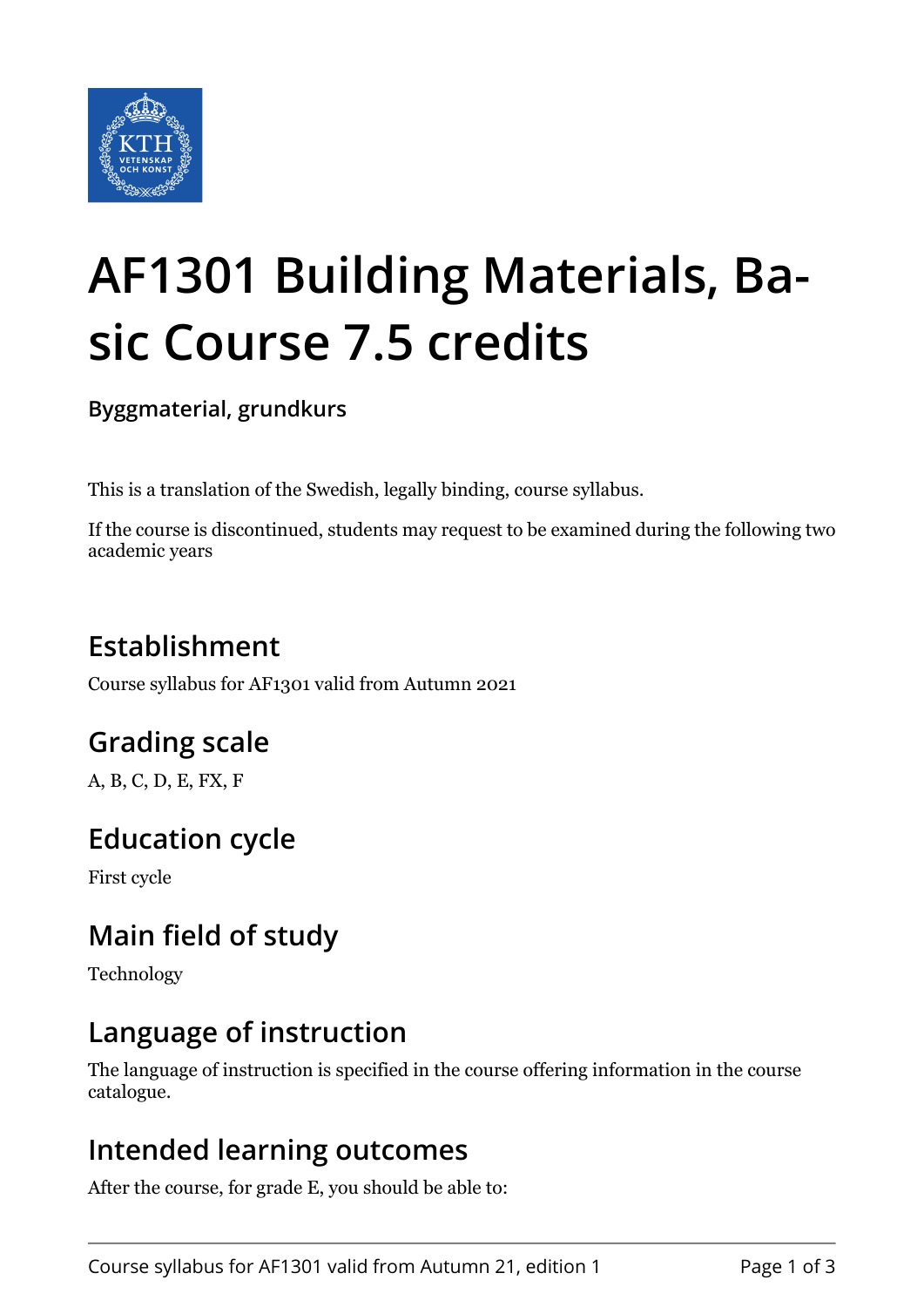Define basic concepts of mechanical and physical characteristics of building materials.

Perform some simple calculations for moisture and heat transport in the building materials.

Perform some simple calculations of moisture movements in materials, and assess the material moisture condition on material properties.

Perform basic strength and deformations calculations for building materials and material combinations, both for instantaneous loads and for long-term loads.

Use plausibility check to assess calculations or assumptions.

Describe the most commonly building materials used in the construction industry and be able to describe its material properties, structural structure and use.

Describe interaction between material and the environment, both the environment's impact on materials and the material impact on the environment.

Describe long-term properties of the construction material, throughout its life cycle.

To use the vocabulary for building materials and material parameters for in a credible way to communicate with specialists.

For higher score, grade D-A, you will also be able to:

Perform more complex calculations for moisture and heat transport in the building materials.

Define complex context and concepts for mechanical and physical characteristics of building materials.

Compare and evaluate different material properties and based on the drag conclusions on material impact on the environment or the environment impact on materials both in the short term and long term properties.

Evaluate information on building materials and to propose appropriate materials selection to complex structures in different environments.

#### **Course contents**

In the course general demands are described on building materials Chemical and physical structure and mechanical characteristics, and a small part about selection of materials and development of new materials. Next moment treats different building materials divided in groups due to the function in the building. Every material group deal with, raw material, manufacturing, chemical and physical structure, material qualities, characteristics, essential material parameters, common applications, durability and service life in different environments. And give an introduction to environmental assessments of building materials, recycling and re-use of building materials.

#### **Specific prerequisites**

Active participation in course AF1002 Buildings and Civil Engineering Structures.